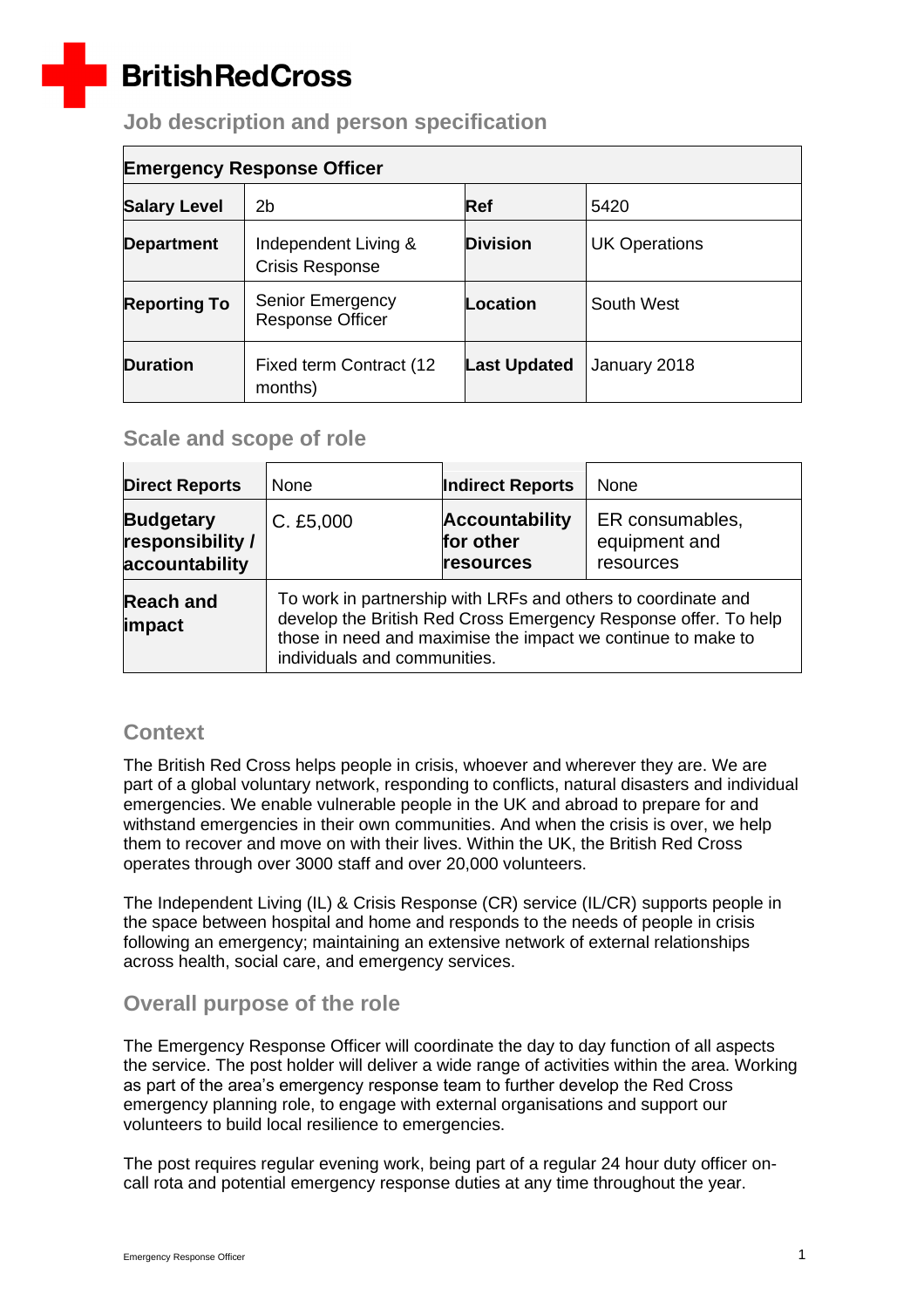# **Principal responsibilities**

#### **1. Support the delivery of the national and area plan**

- **>** To provide daily coordination of the service and overall support for the emergency response function including identifying improvements to our offer.
- **>** To be responsible for the achievement of local and team targets as part of the area and national plans.
- **>** To maintain an operationally ready rota of volunteers to support responses
- **>** To carry out regular audits of equipment, vehicles, work wear, service consumables (etc.) and ensure adequate supplies are delivered and stocks maintained and monitored.

#### **2. Develop key stakeholder relationships**

- **>** Develop and maintain positive relationships with external organisations
- **>** Be the main liaison point for the post holder's assigned Local Resilience Forum(s) –operating as the main VCS technical and strategic advisor to emergency responders and LRFs as appropriate
- **>** To be a key liaison point with the post holder's assigned local authority emergency planning teams
- **>** To be the main liaison point with the post's assigned local fire and rescue service

#### **3. Support service development and contracts**

- **>** Maximise the use of our capacity and capability to widen the roles and contribution the Red Cross can make in responding to crisis
- **>** Identify local changes and trends relevant to the delivery of existing and new services and act on these
- **>** Secure the funding for services where appropriate
- **>** Service contracts are negotiated and managed, including the authority to sign-off on small contracts
- **>** To contribute as required to service development activities at Area and national level
- **>** Provide event, incident and exercise administration, participate in exercises, and prepare and contribute to post event/incident reports

#### **4. Ensure quality and good performance management**

- **>** Monitor performance against KPI's and plan using financial / management information systems
- **>** Effectively manage all ER Area resources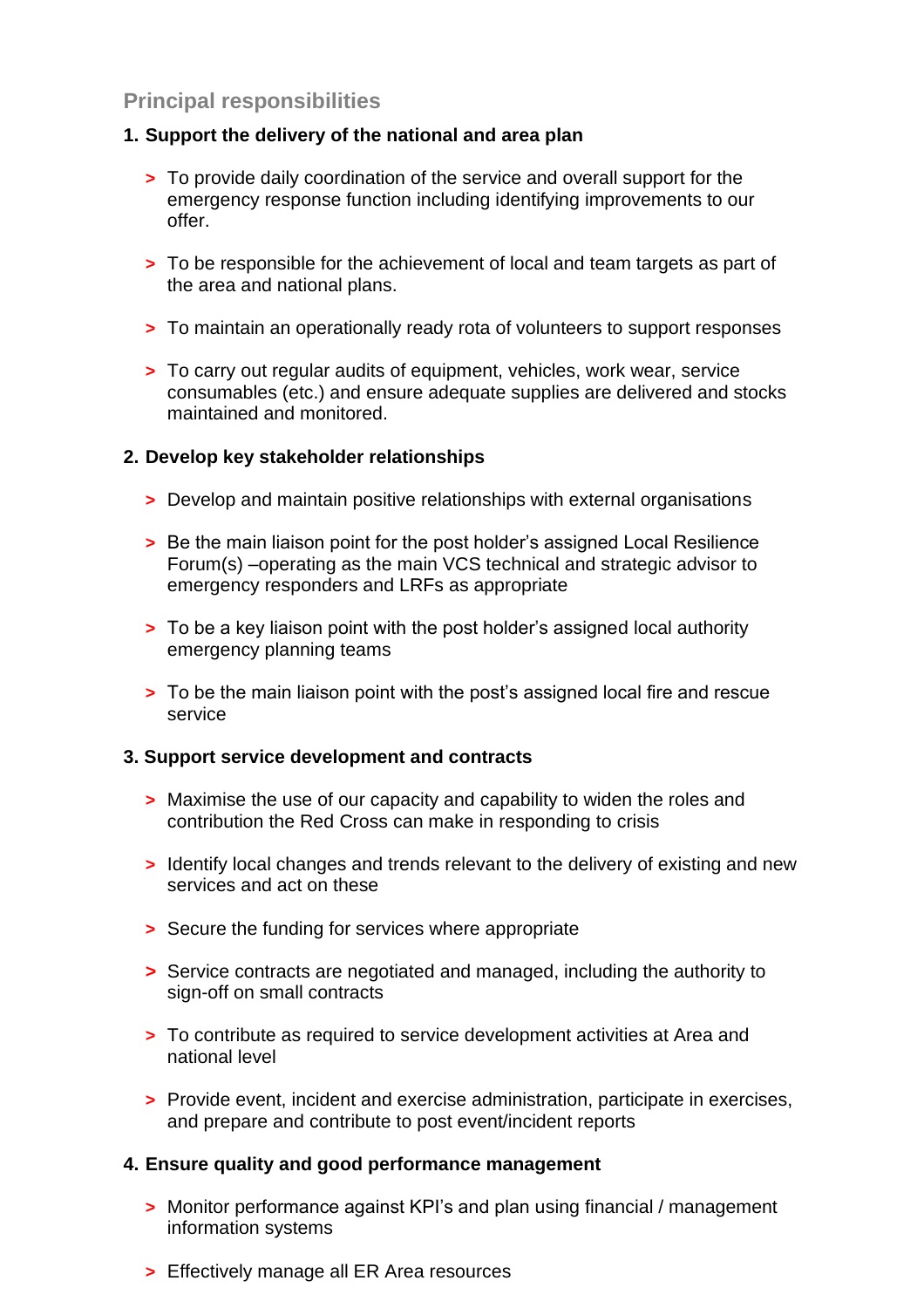- **>** To be responsible for the ER vehicles allocated to the role.
- **>** Ensuring the use of pertinent information to monitor and review service activity to determine resource allocation
- **>** Maintenance and implementation of statistical records, and provision of operational reports as required (e.g. via BRM) and effective liaison with internal reporting teams (e.g. Bas, HR, Q&O, Data Capture)
- **>** To support the EROM to ensure that appropriate service standards, recognised good practice, legal and other requirements are met

#### **5. Management**

- **>** To coordinate and support emergency response volunteers to ensure all competency and quality requirements are met and the highest standard of service is provided
- **>** To oversee recruitment, induction and training of new volunteers. Liaising effectively with internal business partners to meet these demands.
- **>** To support any training programmes by ensuring volunteer training pathways are identified and timely courses are available and delivered
- **>** To provide supervision, support, leadership, inclusion and motivation to the volunteer teams. (These meeting will usually take place in the evening and will form part of the core hours of the role)
- **>** To support and deputise for colleagues within the ER team as required

#### **6. Team member**

- **>** Regularly act as Duty Manager, by way of a rota and respond to emergency call-outs and major incidents as appropriate
- **>** To collaborate with colleagues in other Areas, and to establish effective working relationships with them
- **>** To provide support as required to the overall British Red Cross crisis response function – for example support to IL colleagues during winter pressure surges
- **>** To take an active part in health, safety and welfare issues within the Area and take responsibility on health, safety and welfare aspects of service delivery
- **>** To undertake any other relevant duties as requested by the line manager

Staff may not unreasonably refuse a request to undertake any task which is appropriate to their level for which they have the necessary skills and / or experience. Any resulting change to their objectives and priorities will be discussed and confirmed with their line manager.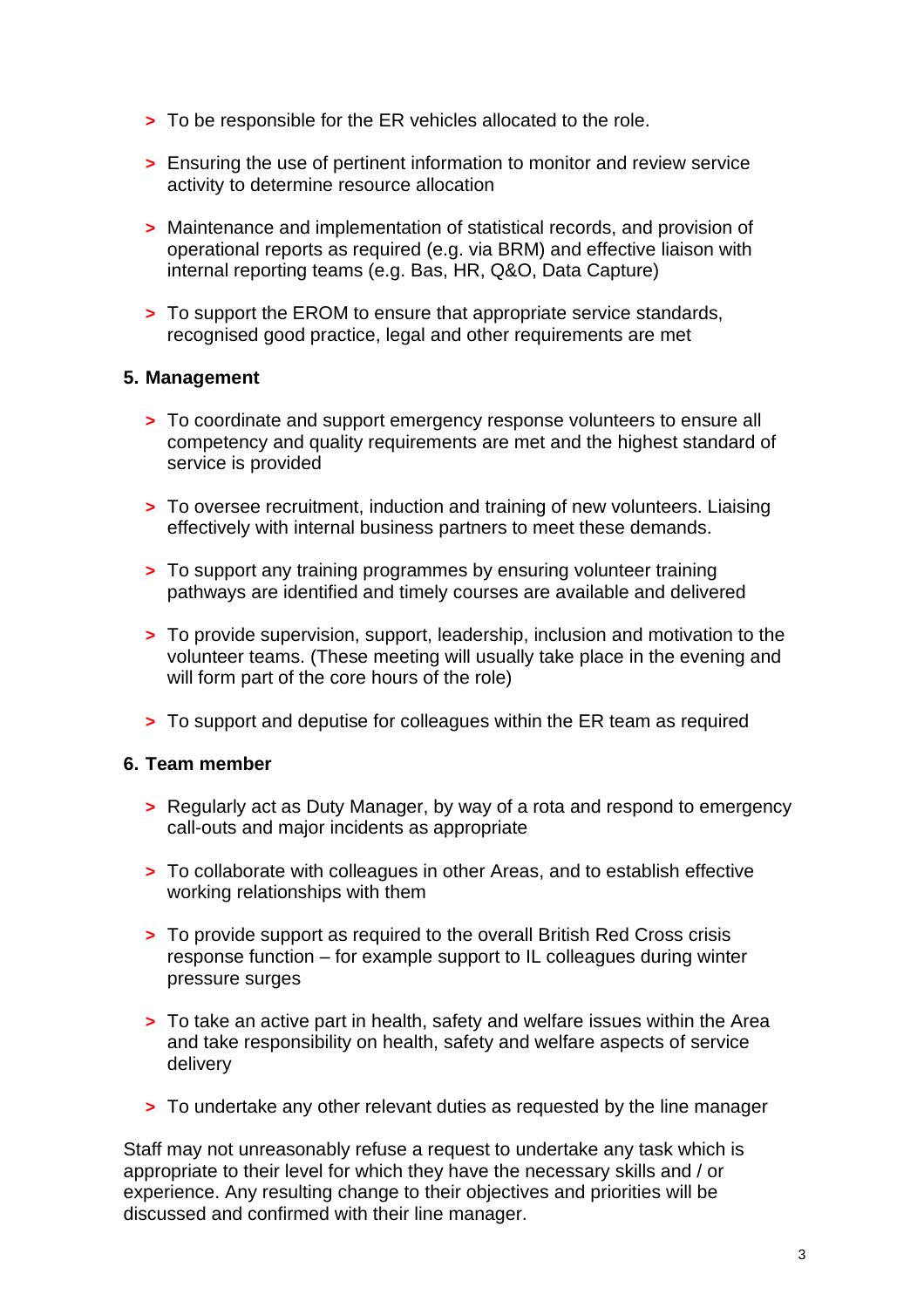# **Person Specification**

NB: this document will be used to develop a short list of applicants for any vacancy for this role and then be used in the subsequent selection process. It will then form the basis of a development plan for an individual appointed to this role.

|                                       | Level 2<br>Job Title: Emergency Response Officer                                                                                                                        |  |
|---------------------------------------|-------------------------------------------------------------------------------------------------------------------------------------------------------------------------|--|
| <b>Experience</b>                     | > Educated to GCSE level (or equivalent by experience)                                                                                                                  |  |
|                                       | > Experience of delivering high quality services to the public                                                                                                          |  |
|                                       | > Experience of leading and motivating volunteers                                                                                                                       |  |
|                                       | > Experience of maintaining effective working relationships<br>internally and externally**                                                                              |  |
|                                       | > Experience of creating and monitoring budgets and data                                                                                                                |  |
|                                       | > Experience of developing or working in multi-sector<br>partnerships at a tactical and/or strategic level                                                              |  |
|                                       | > Experience of dealing with complex situations and tasks                                                                                                               |  |
| Knowledge/<br><b>Technical Skills</b> | > Knowledge of the service to be co-ordinated and / or willingness to<br>undertake training                                                                             |  |
|                                       | > Strong IT proficiency. Experience of using email, word<br>processing and spreadsheet packages**                                                                       |  |
|                                       | > Ability to contribute to the development of operating plans                                                                                                           |  |
|                                       | > Knowledge of health and Safety practices for the service and/or<br>willingness to undertake training                                                                  |  |
|                                       | > Knowledge of legislation relevant to specific service managed                                                                                                         |  |
|                                       | > Understanding of how to improve service quality for the benefit<br>of user(s) and to develop services in line with needs **                                           |  |
|                                       | > Ability to collate and interpret a range of management information<br>including statistical information and user feedback                                             |  |
| <b>Competencies</b>                   | > Highly motivated, enthusiastic and well organised**                                                                                                                   |  |
|                                       | > Able to adapt work schedules, plans and resources to meet changing<br>need                                                                                            |  |
|                                       | > Excellent communication skills at a variety of levels**                                                                                                               |  |
|                                       | > Self-motivated and able to operate with minimal supervision                                                                                                           |  |
| <b>Behaviours</b>                     | <b>FOCUSSING ON PEOPLE IN CRISIS</b><br>> Finds ways to define and continually improve services for<br>people in crisis                                                 |  |
|                                       | <b>ACCOUNTABLE FOR RESOURCES</b><br>> Recognises and communicates to others our responsibility to<br>our donors and supporters in maximising use of funds and resources |  |